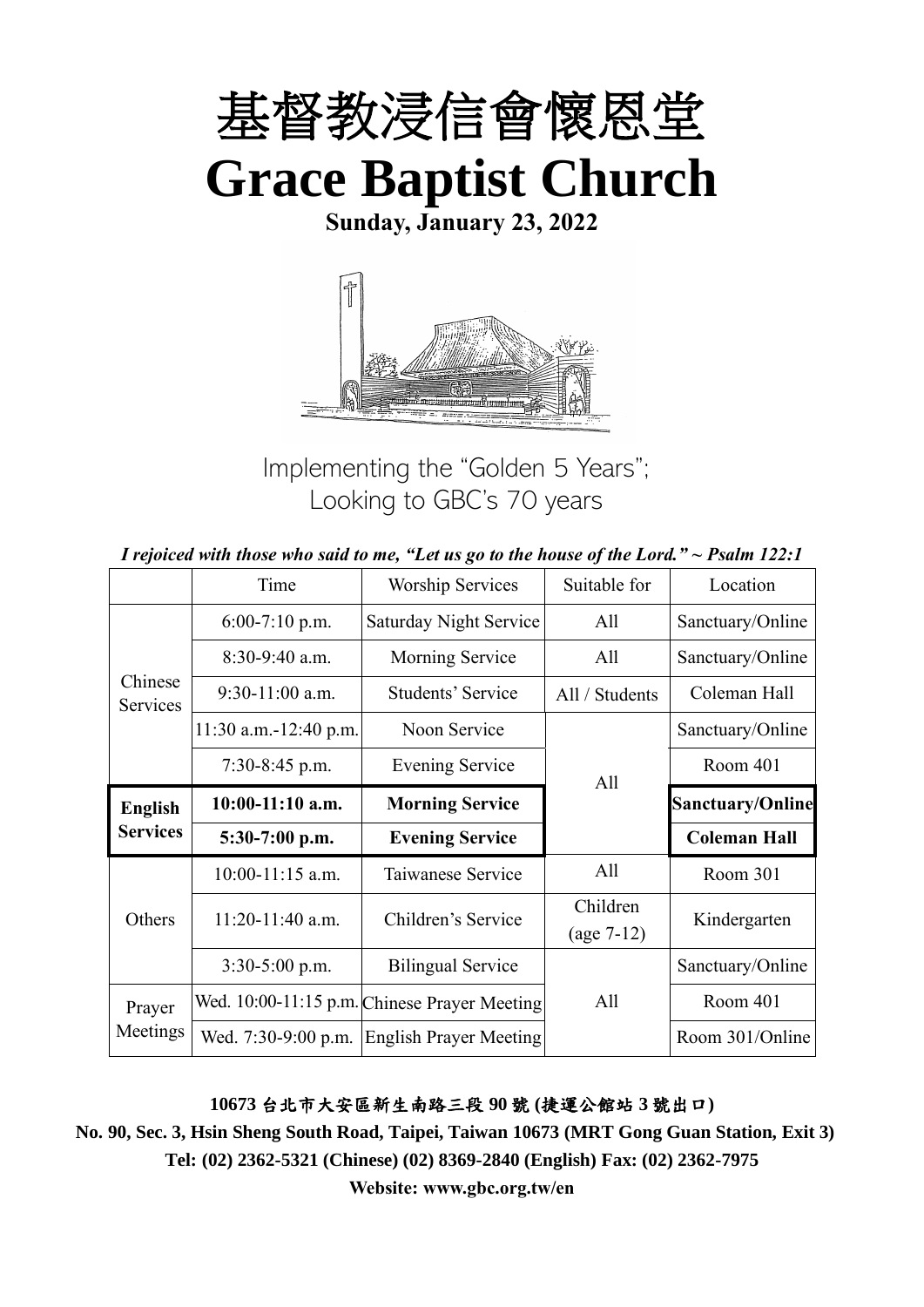|                                                 | Morning Worship Service - 10:00 a.m.                                                                                                                                                 |                                                                                              |
|-------------------------------------------------|--------------------------------------------------------------------------------------------------------------------------------------------------------------------------------------|----------------------------------------------------------------------------------------------|
| Prelude                                         | Sunday, January 23, 2022                                                                                                                                                             | Joy Kong                                                                                     |
| Greeting/Prayer                                 |                                                                                                                                                                                      | Anne Tan                                                                                     |
| Worship through Music                           | "You Alone Can Rescue"                                                                                                                                                               |                                                                                              |
|                                                 | "Christ Our Hope in Life and Death"                                                                                                                                                  | Pastor Nick Brideson                                                                         |
| Pastoral Prayer<br>Worship through Music        | "Christ Will Be My Hideaway"<br>"Turn Your Eyes"                                                                                                                                     | Anne Tan                                                                                     |
| <b>Offertory Prayer</b><br>Tithes and Offerings |                                                                                                                                                                                      | Amanda Lou                                                                                   |
| Doxology                                        |                                                                                                                                                                                      |                                                                                              |
| Special Music                                   | "Stay Strong"                                                                                                                                                                        | <b>Hallel Singers</b>                                                                        |
| Pray for Our Church                             |                                                                                                                                                                                      | Minister Priscilla Liao                                                                      |
| <b>Scripture Reading</b>                        | Genesis 37:1-5                                                                                                                                                                       |                                                                                              |
| Message                                         | The Pitfall of Betrayal                                                                                                                                                              | <b>Pastor Nick Brideson</b>                                                                  |
| <b>Response Song</b>                            | "It Is Well with My Soul"                                                                                                                                                            |                                                                                              |
| Benediction                                     |                                                                                                                                                                                      |                                                                                              |
| Welcome                                         |                                                                                                                                                                                      |                                                                                              |
|                                                 |                                                                                                                                                                                      |                                                                                              |
| Closing Song                                    | "As the Lord Is with Us"                                                                                                                                                             |                                                                                              |
| Postlude                                        | A - "Cry Room" (at the back of the Sanctuary): without child's parents there.<br>B - "Kindergarten Green Room" (enter next to GBC's back exit door): with at least one parent there. | Anne Tan<br>Joy Kong                                                                         |
|                                                 | Evening Worship Service – 5:30 p.m.                                                                                                                                                  |                                                                                              |
|                                                 | Sunday, January 23, 2022                                                                                                                                                             |                                                                                              |
| Prelude                                         |                                                                                                                                                                                      |                                                                                              |
| Prayer                                          |                                                                                                                                                                                      |                                                                                              |
| Worship through Music<br>Greeting               | "His Mercy Is More"                                                                                                                                                                  |                                                                                              |
| Pastoral Prayer                                 |                                                                                                                                                                                      |                                                                                              |
| Worship through Music                           | "Sovereign"<br>"Your Will Be Done"                                                                                                                                                   | Praise Tan<br>Pastor Kevin Wang, Leader<br>Pastor Nick Brideson<br>Pastor Kevin Wang, Leader |
|                                                 | "God Is for Us"                                                                                                                                                                      |                                                                                              |
| <b>Offertory Prayer</b>                         |                                                                                                                                                                                      | Cesar Gonzalez                                                                               |
| Tithes and Offerings                            |                                                                                                                                                                                      |                                                                                              |
| Pray for Our Church                             |                                                                                                                                                                                      |                                                                                              |
| <b>Scripture Reading</b>                        | Genesis 37:1-5                                                                                                                                                                       |                                                                                              |
| Message                                         | The Pitfall of Betrayal                                                                                                                                                              |                                                                                              |
| Response Song                                   | "It Is Well with My Soul"                                                                                                                                                            |                                                                                              |
| <b>Closing Prayer</b><br>Welcome                |                                                                                                                                                                                      |                                                                                              |
| Closing Song<br>Postlude                        | God Is for $Us$ "                                                                                                                                                                    | Minister Priscilla Liao<br>Pastor Nick Brideson<br>Pastor Kevin Wang, Leader<br>Praise Tan   |

⚫ To become a house of prayer

- ⚫ Through prayer, to build the body of Christ
- ⚫ From the body, to do the work of mission in Taipei, Taiwan, and neighboring countries *"but you will receive power when the Holy Spirit has come upon you; and you shall be My witnesses both in Jerusalem, and in all Judea and Samaria, and even to the remotest part of the earth." -* Acts 1:8 (NASB)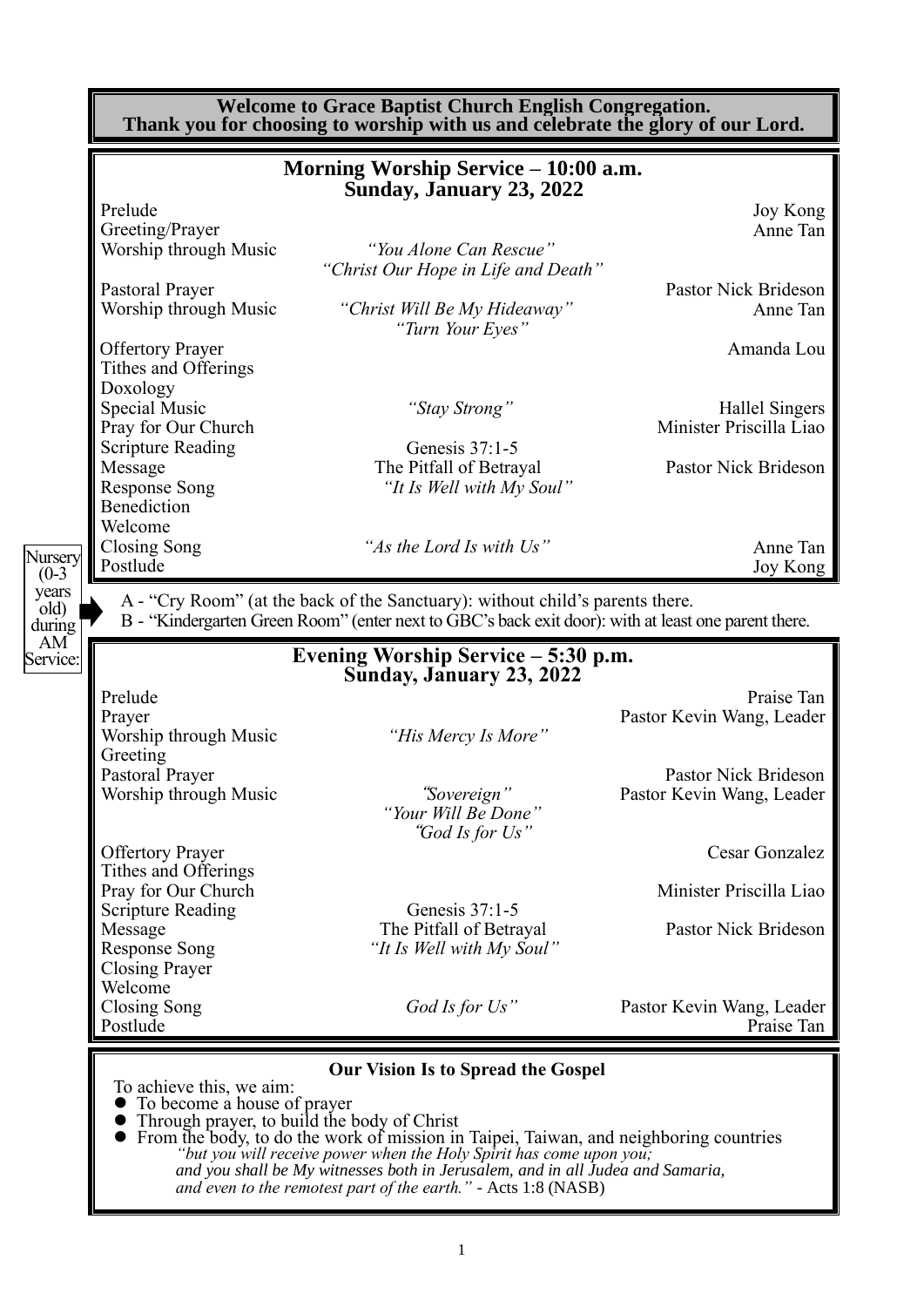# **Sermon Topic: The Pitfall of Betrayal Scripture: Genesis 37:1-5**

### **Speaker: Pastor Nick Brideson January 23, 2022**

#### **Scripture: Genesis 37:1-5 (NASB)**

 $1$  Now Jacob lived in the land where his father had sojourned, in the land of Canaan.  $2$  These are the records of the generations of Jacob.

Joseph, when seventeen years of age, was pasturing the flock with his brothers while he was still a youth, along with the sons of Bilhah and the sons of Zilpah, his father's wives. And Joseph brought back a bad report about them to their father.<sup>3</sup> Now Israel loved Joseph more than all his sons, because he was the son of his old age; and he made him a varicolored tunic.<sup>4</sup> His brothers saw that their father loved him more than all his brothers; and so they hated him and could not speak to him on friendly terms.

<sup>5</sup> Then Joseph had a dream, and when he told it to his brothers, they hated him even more.

**Notes:**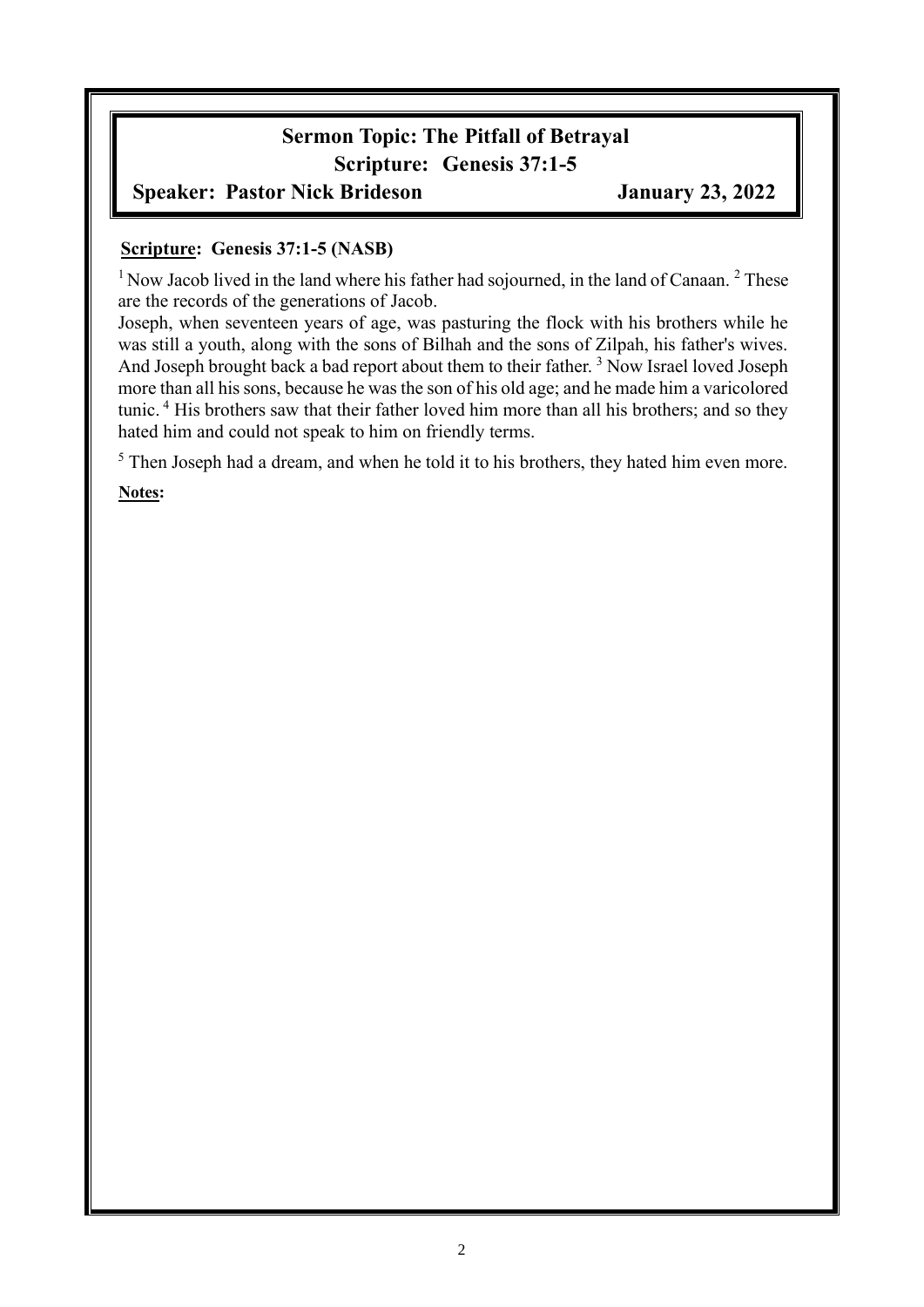## **Wednesday Night Prayer Meeting (Physical & Online)**

"*My house shall be called a house of prayer"* (Matthew 21:13)

Let us be a church of prayer!

English prayer meeting meets 7:30 to 9:00 p.m. every Wednesday in GBC Room 301. The online prayer meeting via Zoom is also available at the same time. Please join us either in GBC or online.

Send an email to ecprayerteam@gbc.org.tw if you are interested in joining the Zoom prayer meeting or if you have a prayer request.

Prayer focus for this coming Wednesday:

| ist Week                                  | 2nd Week | 3rd Week        | 4th Week        | 5th Week  |
|-------------------------------------------|----------|-----------------|-----------------|-----------|
| Caring/Healing/Families   Church Ministry |          | <b>Missions</b> | <b>The Lost</b> | The World |

### **Greeters (Ushers) Needed**

Grace Baptist Church's English Congregation Morning Greeters Ministry is looking for volunteers! If you are a registered GBC member, have a heart to serve, enjoy making people feel welcome, or just want to get connected, the usher team would love to have you. Please contact Arjun at nagarjuna123iict@gmail.com.

Note: To ensure the safety of its members, GBC requires usher volunteers to be present physically at GBC no later than 9:30 a.m. during the current pandemic.

### **Chinese New Year Schedule Changes**

**Jan. 30 –** We will have ONE English Service, 10:00 to 11:10 a.m. **in the Sanctuary**.

**Jan. 31 to Feb. 4 – GBC will be closed for Chinese New Year Holiday** 

**Feb. 2 –** The regular Wednesday Prayer Meeting will be cancelled.

### **Alpha Class Restarting from February 6**



Alpha is an 11-week class designed for non-Christians who are interested in learning more about Christianity. Each week we will watch a video and have discussion about topics such as: Is there more to life than this? Why should I pray or read the Bible? Who is Jesus? Alpha class members are encouraged to ask questions as they explore these important life questions.

ONE service ONE Sunday

Starting February 6, Alpha will meet each Sunday from 11:30-12:30 in the Calvary Room (Floor 2.5 on the stairwell next to the information desk). For more information, contact Vong and Sarah Im. We look forward to meeting you!

|                                                                                                                                                              | <b>Blood Donation on February 20</b>                                                                                                                                                                        |  |  |
|--------------------------------------------------------------------------------------------------------------------------------------------------------------|-------------------------------------------------------------------------------------------------------------------------------------------------------------------------------------------------------------|--|--|
| <b>Epidemic Relief</b><br><b>Application</b>                                                                                                                 | Those of us blessed with good health, please come and<br>help others by donating blood on February 20:                                                                                                      |  |  |
| Brothers and sisters who were or<br>are affected by COVID-19 may be<br>eligible to apply for GBC's<br>Epidemic Relief Fund. Check our<br>website for details | <b>When/Where:</b><br>$9:00$ a.m. $-5:00$ p.m.in front of GBC<br><b>Requirements:</b><br>* Between 17 and 65 years old<br>* Bring your ID/ARC<br>* Not had hepatitis in the last 12 years<br>* Not pregnant |  |  |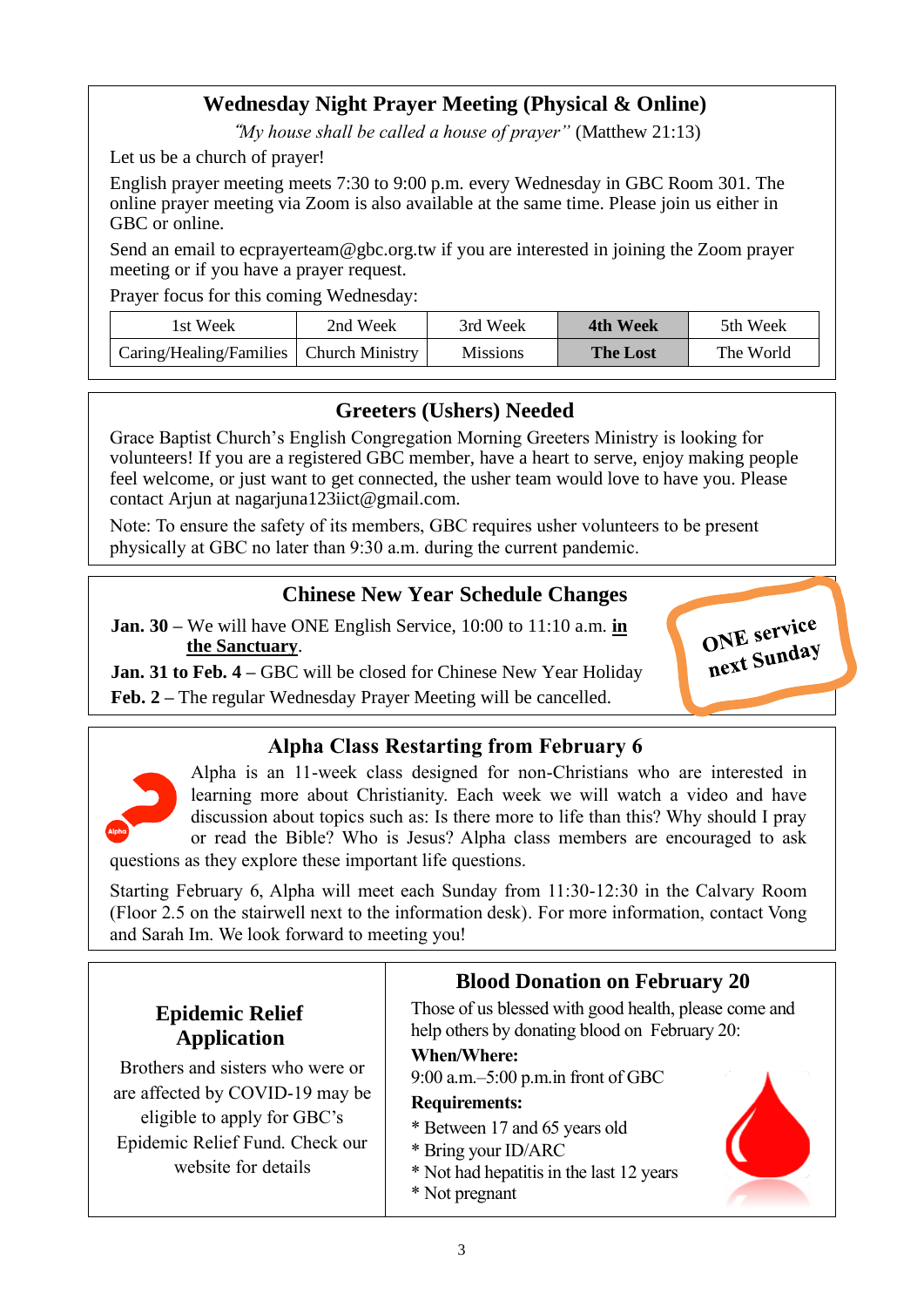## **Thank You for Your Donations to Philippines Relief Total collected: NT 400,142**

We will send the donations to the Philippines soon. May the Lord use the funds collected to assist with disaster relief in the Philippines after super typhoon Rai.



### **Sermon Sharing**

Please do not take pictures or record the sermon during the services. GBC normally does Livestreaming each Sunday, so you can watch the sermon online at the same time as it is happening in GBC sanctuary. We encourage people to meet every Sunday, so Livestream viewing is for those who are sick or cannot attend in person for other reasons. Sermons will later be uploaded to the GBC website for viewing at any time at: http://www.gbc.org.tw/en/

### **Building up Christian Life**

If you or your family or friends would like to start the new year by committing to know more about God, God's Word, or God's will for your lives, GBC English Congregation offers many classes and small groups. Please take the great opportunity to make friends and learn by joining one of them. (Go to the class directly; see page 6 for details). Classes are available for people at different levels of maturity:

#### **Beginning Christian Life**

➢ **Alpha** (will re-start on February 6)

This class is especially suitable for non-Christians, but anyone who wants to know more about Christianity is welcome to attend. For more information, see the notification on page 3.

#### ➢ **Christianity 101**

This 10-lesson cycle introduces the basic teachings of Christianity. Candidates for baptism must complete this class before being baptized.

#### **Maturing Christians**

➢ **Bible Studies for Life** (6 classes available at three times periods each Sunday; online class also available)

Growing in Christ is a life-long journey, and these classes help people as they follow that journey. Sunday sermons support the classes by giving background on the same subject, while classes provide discussion and teaching for greater understanding.

### **Developing Leaders**

#### ➢ **Bible Interpretation**

This class is not only about reading the Bible, but how to read the Bible. Many students in the class are class or group leaders seeking to learn the Bible at a deeper level. However, non-leaders are also welcome.

**Small Groups** (different categories of small group are available)

- ➢ **Students:** For university students
- ➢ **Language/Nationality:** Uses a language other than English
- ➢ **Parenting:** Support group for parents, including single parents
- ➢ **Women:** For sisters of all ages, currently meets online only
- ➢ **General:** Currently 5 groups are open for anyone to attend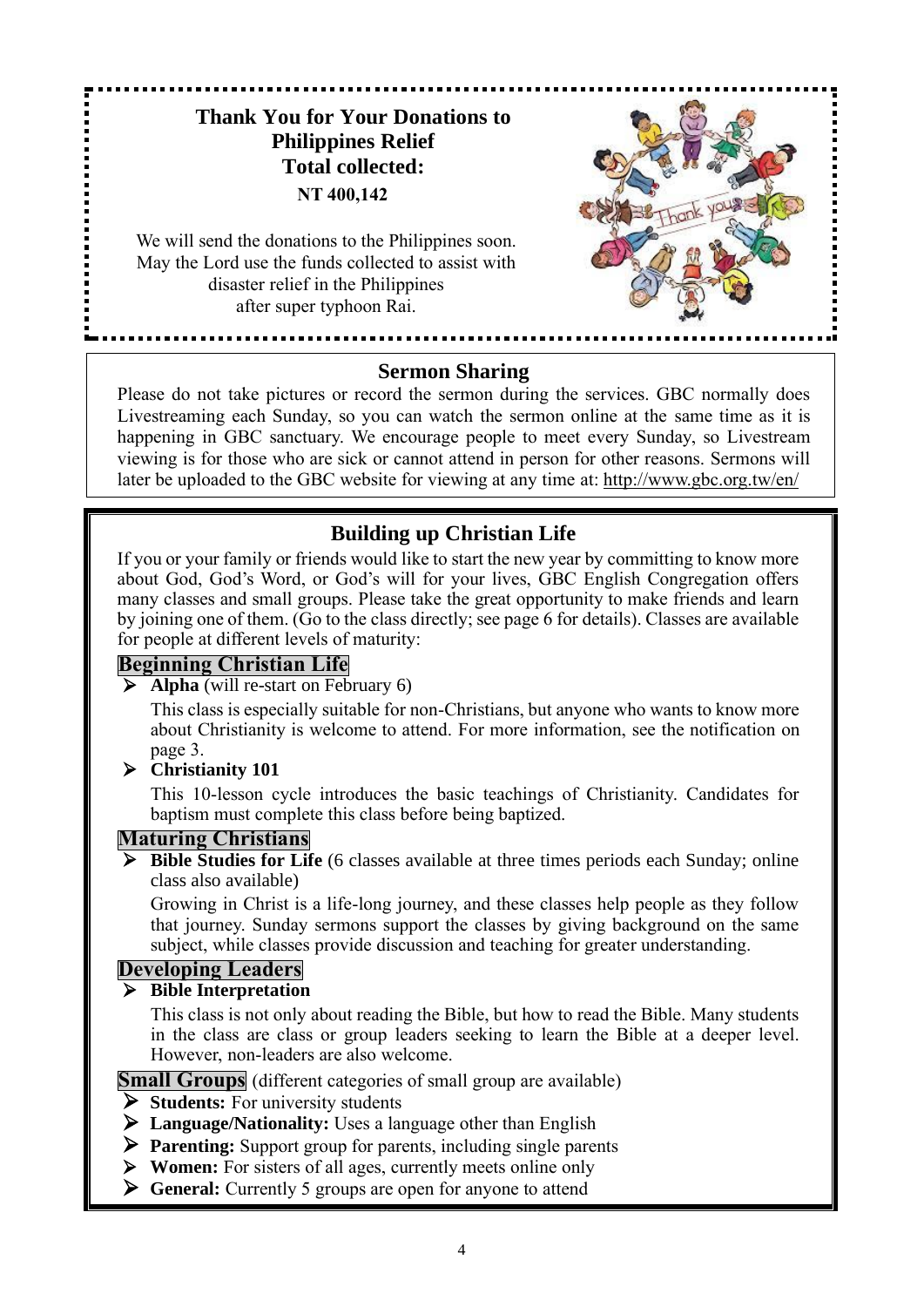## **Mabuhay Fellowship**



Today, January 23, at 2 p.m. in Basement Room B05, the Mabuhay Fellowship will have a Tagalog Bible study. All Tagalog-speaking nationals are welcome.

The Mabuhay Fellowship comprises Filipinos aiming to share God's love and light through worship, prayer, Bible study, fellowship, gospel sharing, and other ministries.

## **Young Adults Fellowship**

Young Adults Fellowship is for young adults from the age of 20-35 to



Young Adult Ministry study God's Word and fellowship together. It meets regularly on 1st and 3rd Saturdays from 4:30 to 6:00 p.m. in WanFu 22 (next to GBC building).

Contact Pastor Kevin Wang at kevin@gbc.org.tw if you need more information.

| <b>English Congregation Leaders</b>                           |                                         |                                                    |                                             |                           |  |
|---------------------------------------------------------------|-----------------------------------------|----------------------------------------------------|---------------------------------------------|---------------------------|--|
| English Leading Pastor: Nick Brideson                         |                                         |                                                    |                                             |                           |  |
| <b>Pastor Nick Brideson</b>                                   | Minister Priscilla Liao                 |                                                    | Pastor Kevin Wang                           |                           |  |
| <b>Adult Education</b><br>/Mission                            | AM Worship                              | Children's<br>Education/Caring                     |                                             | Youth/Fellowship          |  |
| <b>Adult Education</b>                                        | <b>Morning Music</b>                    | <b>Cryroom Children's</b>                          | <b>Evening Music Team</b>                   | <b>Trinity Youth</b>      |  |
| Nick Brideson                                                 | Cherrie Gow Lim                         | <b>Care Ministry</b>                               | Alex Chen                                   | (Grade 7 and above)       |  |
| nick@gbc.org.tw                                               | cvgow@yahoo.com                         | Joanne Pan                                         | gbceworshipteam@gmail.com Pastor Kevin Wang |                           |  |
| <b>Foreign Mission:</b>                                       | <b>Morning Greeters</b>                 | f65027.tw@yahoo.com.tw                             | <b>Evening Greeters</b>                     | kevin@gbc.org.tw          |  |
| <b>Medical/Dental Team</b>                                    | Arjun Puvvala                           | Preschool                                          | Vicky Kuo                                   | <b>Mabuhay Fellowship</b> |  |
| Armand Lim                                                    | nagarjuna.chemist@gmail.com Joanna Peng |                                                    | asiaglobe999@gmail.com                      | Ava Zamora                |  |
| rmanlim@yahoo.com                                             | Alltrin Dhana Raja Gopal                | Joanna1285@hotmail.com Evening Multimedia          |                                             | avazam@yahoo.com          |  |
| <b>VBS</b> Team                                               | alltrin.chim99@gmail.com                | <b>AWANA Spark Group</b>                           | <b>Grant Burgess</b>                        | <b>Young Adults</b>       |  |
| Priscilla Liao                                                | <b>Adult Choir</b>                      | Crystal Turner<br>grantburgess@live.co.za          |                                             | Fellowship                |  |
| priscilla@gbc.org.tw                                          | <b>Hand Bell Choir</b>                  | elisayeh@yahoo.com<br><b>Evening Tea / Baptism</b> |                                             | Kevin Wang                |  |
| <b>Taiwan Mission:</b>                                        | Juliet Jao                              | <b>AWANA T&amp;T Group</b>                         | <b>Celebration Fellowship</b>               | kevin@gbc.org.tw          |  |
| <b>TaiTung Team</b>                                           | lenyinjao@gmail.com                     | Ming Lai                                           | Michelle Cheng                              | <b>Small Groups</b>       |  |
| Cherrie Gow Lim                                               | <b>Hallel Singers</b>                   | minglai88@gmail.com                                | yealincheng@yahoo.com                       | - Youth                   |  |
| cvgow@yahoo.com                                               | Cherrie Gow Lim                         | <b>Prayer Ministry</b>                             | <b>Baptism Support</b>                      | <b>Students</b>           |  |
| <b>Orphanage Ministry</b>                                     | cvgow@yahoo.com                         | Priscilla Liao                                     | Aline Kao                                   | - Parenting               |  |
| Julie Chen                                                    | <b>Morning Fellowship Tea</b>           | priscilla@gbc.org.tw                               | aline@gbc.org.tw                            |                           |  |
| yuling0914@gmail.com                                          | Yuri Shih                               | <b>Hospital Visitation</b>                         |                                             |                           |  |
| <b>NTU Friday English</b>                                     | yuchen phone@hotmail.com                | Amanda Lou                                         |                                             |                           |  |
| <b>Conversation Group</b>                                     | <b>Morning Multimedia</b>               | lou.amanda@gmail.com                               |                                             |                           |  |
| Roy Treurnicht                                                | Vicky Lin                               | <b>Small Groups</b>                                |                                             |                           |  |
| gbcecntuclass@gmail.com                                       | gbcmorningmedia@gmail.com               | Women                                              |                                             |                           |  |
| <b>Ethiopian Students</b>                                     |                                         | General                                            |                                             |                           |  |
| Group                                                         |                                         | Ministry                                           |                                             |                           |  |
| Abex Tesfaye                                                  |                                         |                                                    |                                             |                           |  |
| abex98@gmail.com                                              |                                         |                                                    |                                             |                           |  |
| <b>Alternate Deacon</b><br>Deacon<br><b>Secretarial staff</b> |                                         |                                                    |                                             |                           |  |
| SueJenny Hsu<br>Aline Kao (part-time)                         |                                         | Yuri Shih<br><b>Timothy Meesala</b>                |                                             |                           |  |

#### suejenny@gbc.org.tw aline@gbc.org.tw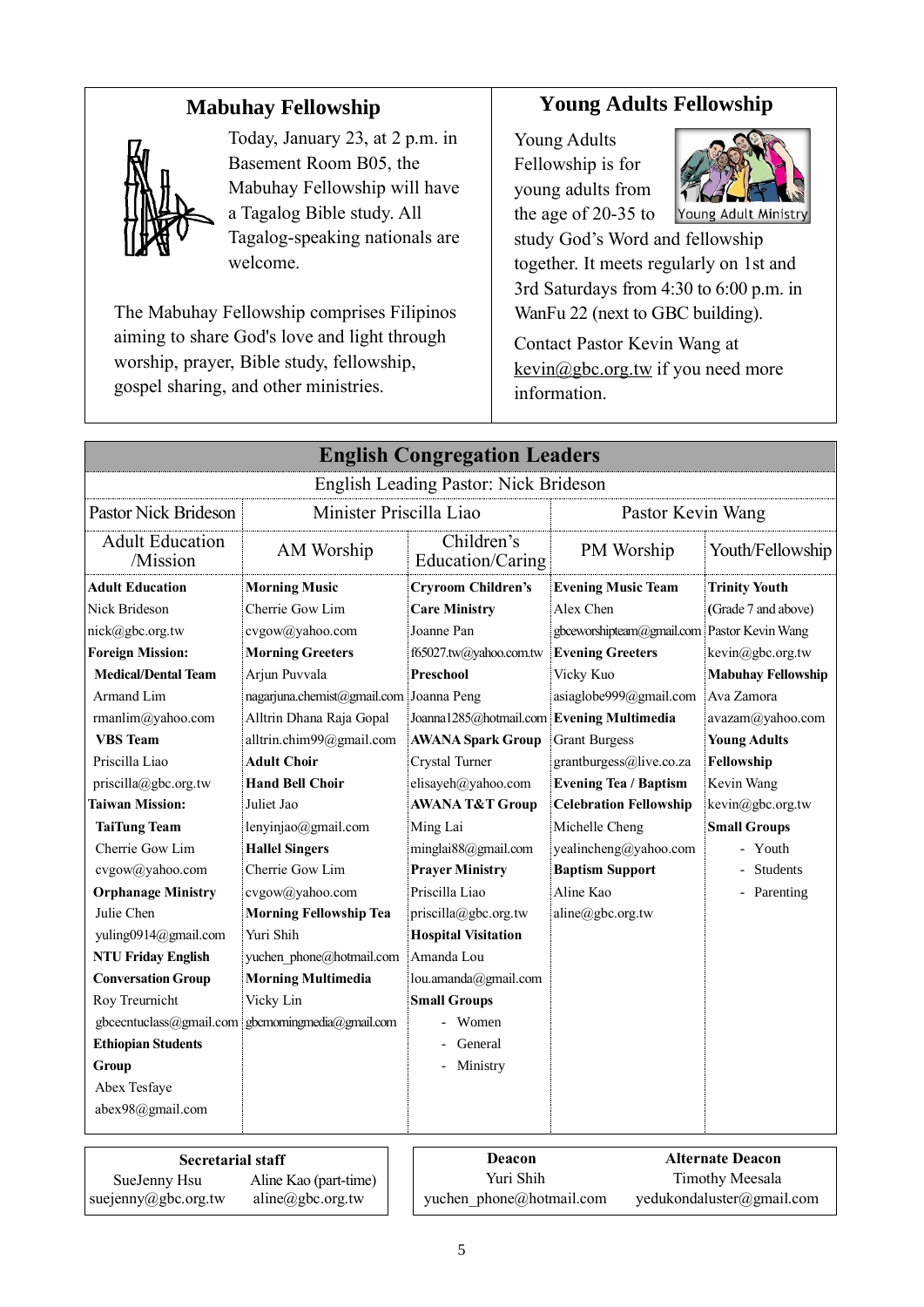| $\star\star$ Sunday School Information - Join the class directly $\star\star$  |                                                                                                                                                  |                                  |  |  |  |
|--------------------------------------------------------------------------------|--------------------------------------------------------------------------------------------------------------------------------------------------|----------------------------------|--|--|--|
| <b>Class</b>                                                                   | Time & Room                                                                                                                                      |                                  |  |  |  |
| <b>Beginning Christian Life</b>                                                |                                                                                                                                                  | Restarts                         |  |  |  |
| Alpha – new and non-Christians                                                 | 11:30 a.m.<br>Calvary Room                                                                                                                       |                                  |  |  |  |
| Christianity 101 - required for baptism                                        | 11:30 a.m.                                                                                                                                       | Feb. 6<br><b>Mount of Olives</b> |  |  |  |
| <b>Maturing Christians</b>                                                     |                                                                                                                                                  |                                  |  |  |  |
| <b>Bible Studies for Life</b>                                                  | $11:30$ a.m. classes:<br>- Room B04<br>Room B05<br>WanFu 22 A<br>- WanFu 22 C<br>$2:30$ p.m. class:<br>- Room 305<br>$4:00$ p.m. class (Online): |                                  |  |  |  |
| - Contact Aline for information: aline@gbc.org.tw<br><b>Developing Leaders</b> |                                                                                                                                                  |                                  |  |  |  |
| <b>Bible Interpretation</b>                                                    | $2:00 - 3:15$ p.m.                                                                                                                               | Room 402                         |  |  |  |
| <b>Youth: Grade 7 and above</b>                                                |                                                                                                                                                  |                                  |  |  |  |
| <b>Bible Studies for Life</b>                                                  | Room 405<br>$11:45$ a.m. $-12:45$ p.m.                                                                                                           |                                  |  |  |  |
| <b>Children</b>                                                                |                                                                                                                                                  |                                  |  |  |  |
| Nursery - Age 3 and under                                                      | $9:50$ a.m. $-11:15$ a.m.                                                                                                                        | Kindergarten Green Room          |  |  |  |
| Preschool - Age 3 to 5                                                         | $11:40$ a.m. $-12:40$ p.m.                                                                                                                       | Room 403                         |  |  |  |
| AWANA - Kindergarten $(\pm 1)$ to Grade 6                                      | 11:30 a.m. $-1:00$ p.m.                                                                                                                          | Rooms 401/404                    |  |  |  |

| <b>★★ Fellowships</b> – Join a fellowship directly $\star \star$ |                                                    |            |  |
|------------------------------------------------------------------|----------------------------------------------------|------------|--|
| Fellowship<br>Location<br>Time                                   |                                                    |            |  |
| Mabuhay                                                          | Sundays 2:00 - 4:00 p.m.                           | <b>B05</b> |  |
| Young Adults $(20 - 35 \text{ y.o.})$                            | $1st$ & 3 <sup>rd</sup> Saturdays 4:30 - 6:00 p.m. | WanFu 22   |  |

| $\star\star$ Small Groups – Contact the leader to join $\star\star$                                                                          |                                              |                                                           |                                                                    |          |
|----------------------------------------------------------------------------------------------------------------------------------------------|----------------------------------------------|-----------------------------------------------------------|--------------------------------------------------------------------|----------|
| Type                                                                                                                                         | <b>Name</b>                                  | Day/Time                                                  | <b>Location/Contact Emails</b>                                     |          |
| NTU Friday English<br>Conversation Group<br><b>Students</b>                                                                                  |                                              | Friday<br>$12:20 - 1:10 \text{ pm}$                       | <b>NTU</b><br>roytreur@gmail.com                                   | On break |
|                                                                                                                                              | <b>International Students Group</b>          | Friday<br>$7:30 - 9:00 \text{ pm}$                        | WanFu 22A<br>cesaledro57@gmail.com                                 |          |
| Language/<br>Nationality                                                                                                                     | <b>Ethiopian Students Group</b>              | Sunday<br>$7:00 - 9:00$ pm                                | Room 307<br>abex98@gmail.com                                       |          |
| Parenting                                                                                                                                    | Parenting Group                              | $2nd$ & 4 <sup>th</sup> Sunday<br>$11:30$ am - $12:30$ pm | GBC Room 402<br>rod syverson@hotmail.com                           |          |
| Women                                                                                                                                        | Sisters Small Group (Online)                 | Thursday<br>$7:30 - 9:00$ pm                              | joeym.vanderwerf@gmail.com                                         |          |
|                                                                                                                                              | Salt & Light                                 | Sunday<br>$1:30 - 3:00 \text{ pm}$                        | <b>GBC Mount of Olives Room</b><br>$123456789nc(\omega)$ gmail.com |          |
|                                                                                                                                              | Crown of Beauty                              | Saturday<br>$2:00 - 4:00$ pm                              | <b>GBC Mount of Olives Room</b><br>clemence4261@gmail.com          |          |
| General                                                                                                                                      | Thursday Night Bible<br>Study Group (Online) | Thursday<br>$7:30 - 9:00$ pm                              | GBC Room 301<br>rod syverson@hotmail.com                           |          |
|                                                                                                                                              | YungHe Bible Study Group                     | Friday<br>$7:30 - 9:00$ pm                                | YungHe<br>yedukondaluster@gmail.com                                |          |
|                                                                                                                                              | HsinChu Bible Study Group                    | Friday<br>$7:30 - 8:45$ pm                                | HsinChu<br>rmanlim@yahoo.com                                       |          |
| Ministry                                                                                                                                     | <b>Hospital Visitation Group</b>             | Thursday<br>$1:30 - 2:30$ pm                              | Near GBC<br>On break<br>lou.amanda@gmail.com                       |          |
| Due to the COVID-19 situation, not all the small groups have been opened.<br>To join or for information, contact the teacher by email above. |                                              |                                                           |                                                                    |          |